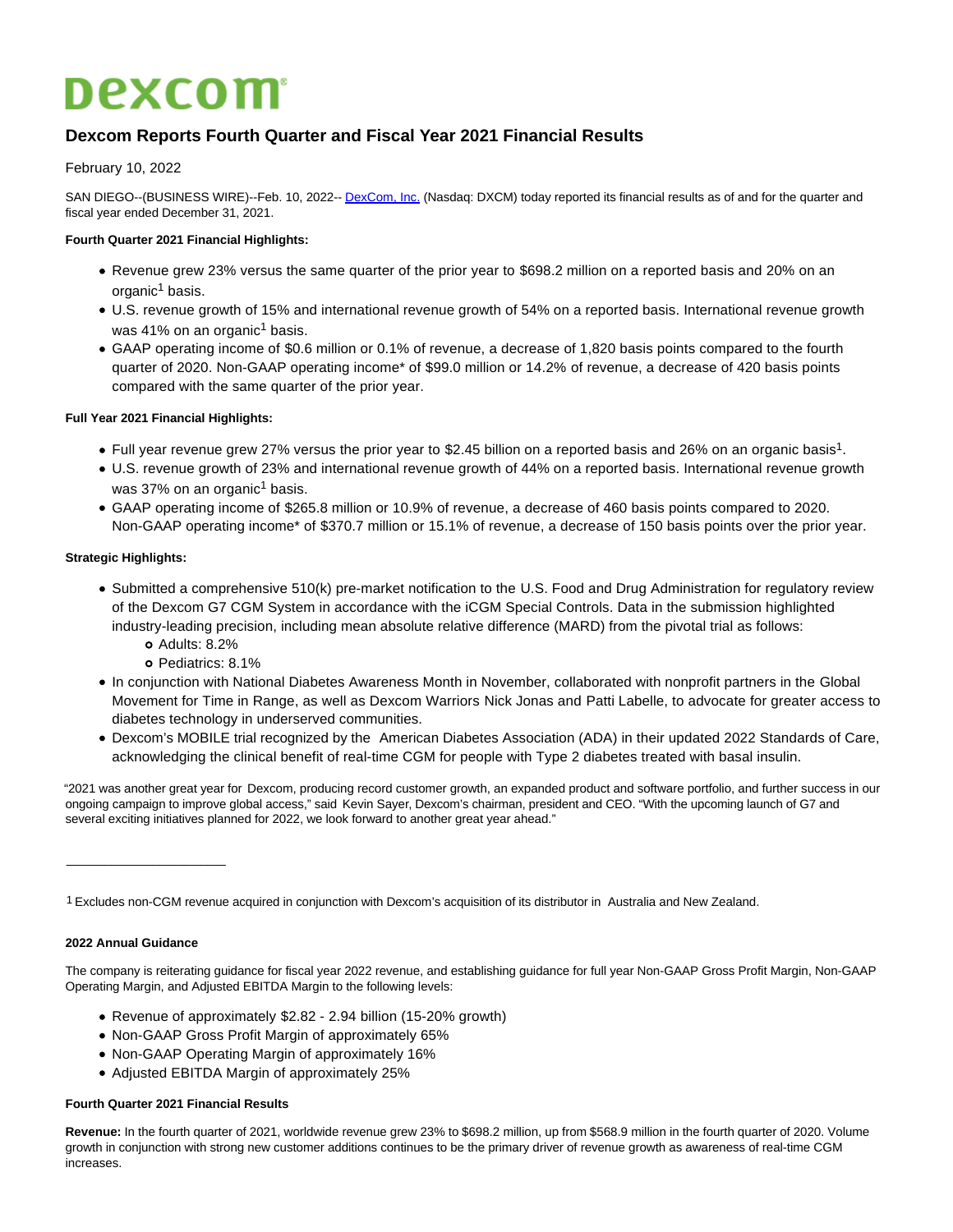**Gross Profit:** GAAP gross profit totaled \$472.6 million or 67.7% of revenue for the fourth quarter of 2021, compared to \$399.1 million or 70.2% of revenue in the fourth quarter of 2020.

Non-GAAP gross profit\* totaled \$472.6 million or 67.7% of revenue for the fourth quarter of 2021, compared to \$399.1 million or 70.2% of revenue in the fourth quarter of 2020.

**Operating Income:** GAAP operating income for the fourth quarter of 2021 was \$0.6 million, compared to GAAP operating income of \$104.0 million for the fourth quarter of 2020.

Non-GAAP operating income\* for the fourth quarter of 2021 was \$99.0 million, compared to non-GAAP operating income of \$104.4 million for the fourth quarter of 2020.

**Net Income and Net Income per Share:** GAAP net loss was \$19.4 million, or \$0.20 per diluted share, for the fourth quarter of 2021, compared to GAAP net income of \$355.2 million, or \$3.48 per diluted share, for the same quarter of 2020.

Non-GAAP net income\* was \$69.0 million, or \$0.68 per diluted share, for the fourth quarter of 2021, compared to non-GAAP net income of \$90.4 million, or \$0.91 per diluted share, for the same quarter of 2020. The fourth quarter 2021 non-GAAP amount excludes \$87.1 million non-cash charge related to our 2018 collaboration and licensing agreement with Verily, \$20.9 million of non-cash interest expense related to Dexcom's senior convertible notes, \$11.6 million of income from the sale of equity investments, \$9.9 million of intellectual property litigation costs, and \$19.9 million of tax adjustments primarily related to excess tax benefits from stock compensation vesting.

The fourth quarter 2020 non-GAAP amount excludes \$20.3 million of non-cash interest expense related to Dexcom's senior convertible notes and \$285.5 million net benefit to tax expense associated with the release of the valuation allowance related to deferred tax assets.

**Cash and Liquidity:** As of December 31, 2021, Dexcom held \$2.73 billion in cash, cash equivalents and marketable securities and our revolving credit facility remains undrawn. The cash balance represents significant financial and strategic flexibility as Dexcom continues to expand production capacity and explore new market opportunities.

\* See Table E below for a reconciliation of these GAAP and non-GAAP financial measures.

#### **Conference Call**

Management will hold a conference call today starting at 4:30 p.m. (Eastern Time). The conference call will be concurrently webcast. The link to the webcast will be available on the Dexcom Investor Relations website at [investors.dexcom.com b](http://investors.dexcom.com/)y navigating to "Events and Presentations," and will be archived for future reference. To listen to the conference call, please dial (800) 446-1671 (US/Canada) or (847) 413-3362 (International) and use the confirmation number "50233346" approximately five minutes prior to the start time.

#### **Statement Regarding Use of Non-GAAP Financial Measures**

This press release and the accompanying tables include non-GAAP financial measures. For a description of these non-GAAP financial measures, including the reasons management uses each measure, and reconciliations of these non-GAAP financial measures to the most directly comparable financial measures prepared in accordance with Generally Accepted Accounting Principles (GAAP), please see the section of the accompanying tables titled "About Non-GAAP Financial Measures" as well as the related Table E.

#### **About DexCom, Inc.**

DexCom, Inc. empowers people to take control of diabetes through innovative continuous glucose monitoring (CGM) systems. Headquartered in San Diego, California, Dexcom has emerged as a leader of diabetes care technology. By listening to the needs of users, caregivers, and providers, Dexcom simplifies and improves diabetes management around the world.

#### **Cautionary Statement Regarding Forward-Looking Statements**

This press release contains forward-looking statements that are not purely historical regarding Dexcom's or its management's intentions, beliefs, expectations and strategies for the future, including statements with respect to the impacts of the COVID-19 pandemic on Dexcom, timing or acceptance of regulatory approvals and commercial launch of G7 and our outlook for the full year 2022. All forward-looking statements and reasons why results might differ included in this press release are made as of the date of this release, based on information currently available to Dexcom, deal with future events, are subject to various risks and uncertainties, and actual results could differ materially from those anticipated in those forwardlooking statements. The risks and uncertainties that may cause actual results to differ materially from Dexcom's current expectations are more fully described in Dexcom's Annual Report on Form 10-K for the period ended December 31, 2021, as to be filed with the Securities and Exchange Commission on February 14, 2022 and our most recent Quarterly report on Form 10-Q for the quarter ended September 30, 2021, as filed with the Securities and Exchange Commission on October 28, 2021. Except as required by law, Dexcom assumes no obligation to update any such forwardlooking statement after the date of this report or to conform these forward-looking statements to actual results.

**DexCom, Inc.**

**Table A**

**Consolidated Balance Sheets**

(**In millions, except par value data)**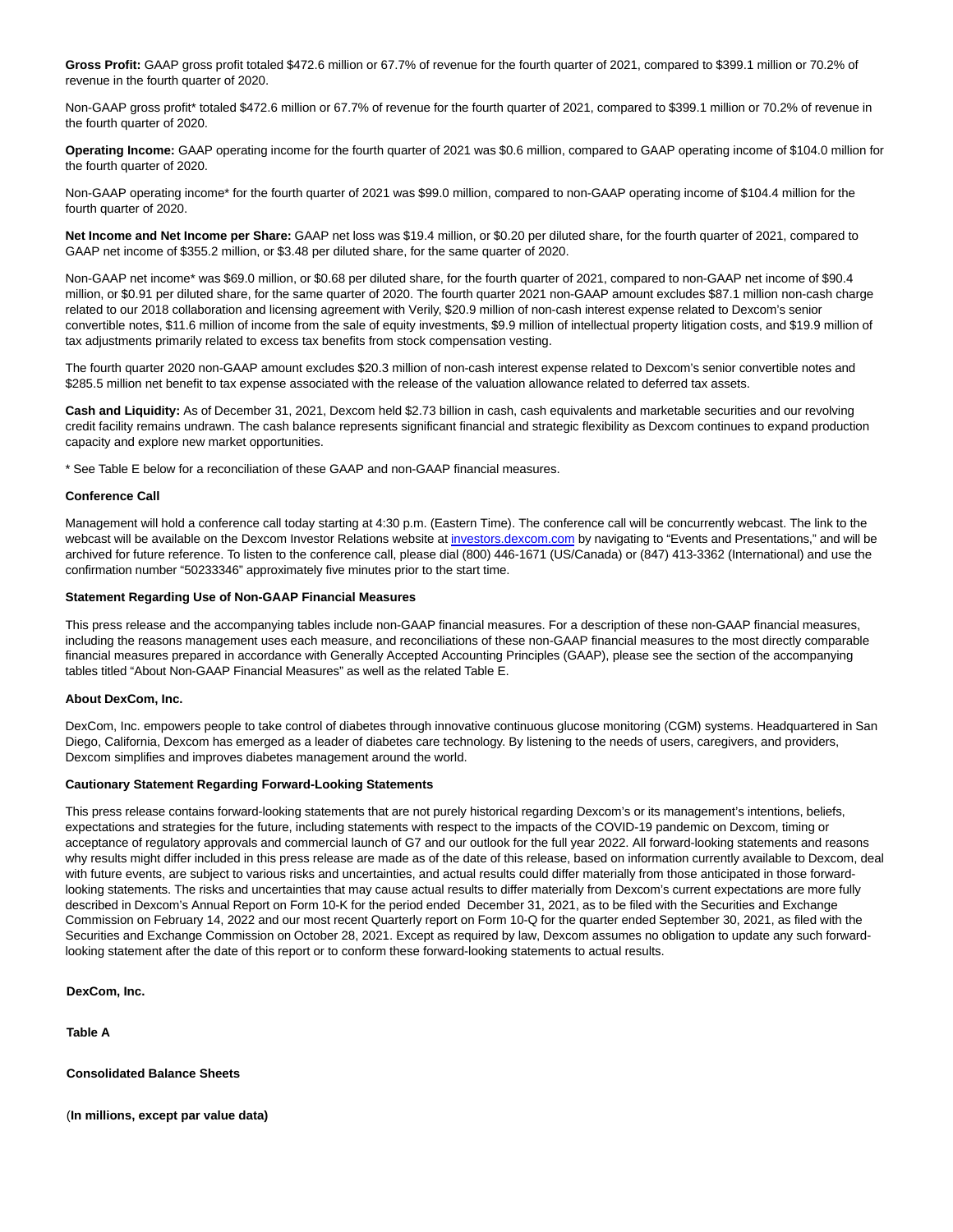|                                          | December<br>31,<br>2021 | December<br>31,<br>2020 |
|------------------------------------------|-------------------------|-------------------------|
| Assets                                   | (Unaudited)             |                         |
| Current assets:                          |                         |                         |
| Cash and cash equivalents                | \$1,052.6               | \$817.6                 |
| Short-term marketable securities         | 1,678.6                 | 1,890.1                 |
| Accounts receivable, net                 | 514.3                   | 428.5                   |
| Inventory                                | 357.3                   | 234.7                   |
| Prepaid and other current assets         | 81.6                    | 53.9                    |
| Total current assets                     | 3,684.4                 | 3,424.8                 |
| Property and equipment, net              | 801.8                   | 515.3                   |
| Operating lease right-of-use assets      | 88.1                    | 93.3                    |
| Goodwill                                 | 26.5                    | 19.3                    |
| Deferred tax assets                      | 220.8                   | 216.4                   |
| Intangibles and other assets, net        | 42.0                    | 21.4                    |
| <b>Total assets</b>                      | \$4,863.6               | \$4,290.5               |
| Liabilities and Stockholders' Equity     |                         |                         |
| Current liabilities:                     |                         |                         |
| Accounts payable and accrued liabilities | \$573.0                 | \$481.1                 |
| Accrued payroll and related expenses     | 125.2                   | 114.3                   |
| Short-term operating lease liabilities   | 20.5                    | 16.5                    |
| Deferred revenue                         | 2.1                     | 2.2                     |
| <b>Total current liabilities</b>         | 720.8                   | 614.1                   |
| Long-term senior convertible notes       | 1,702.7                 | 1,667.2                 |
| Long-term operating lease liabilities    | 98.6                    | 101.8                   |
| Other long-term liabilities              | 90.0                    | 80.9                    |
| <b>Total liabilities</b>                 | 2,612.1                 | 2,464.0                 |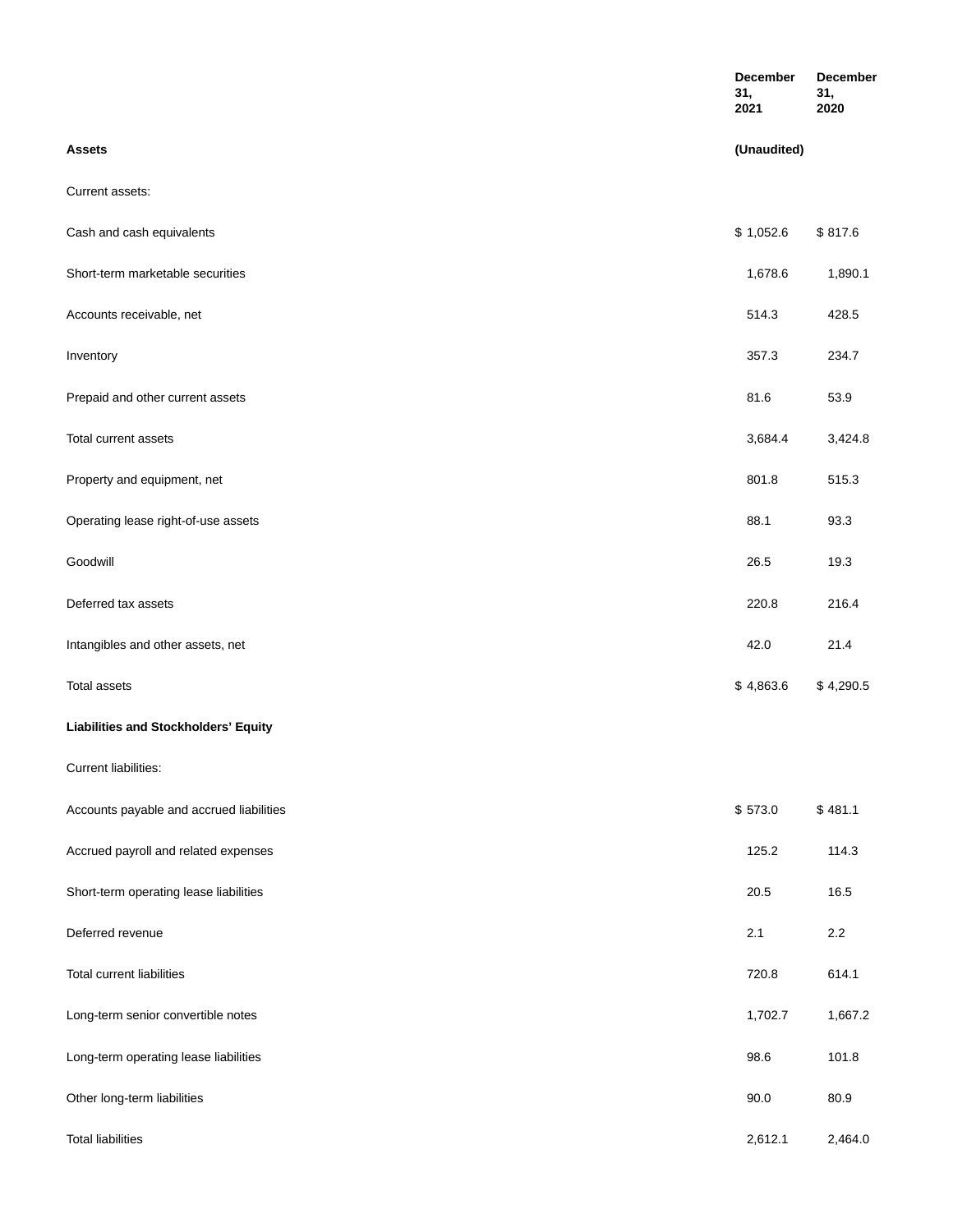# Commitments and contingencies

# Stockholders' equity:

| Preferred stock, \$0.001 par value, 5.0 million shares authorized; no shares issued and outstanding at December 31, 2021<br>and December 31, 2020                                                                                                                            |           |           |  |
|------------------------------------------------------------------------------------------------------------------------------------------------------------------------------------------------------------------------------------------------------------------------------|-----------|-----------|--|
| Common stock, \$0.001 par value, 200.0 million shares authorized; 97.8 million and 97.0 million shares issued and<br>outstanding, respectively, at December 31, 2021; and 96.9 million and 96.1 million shares issued and outstanding,<br>respectively, at December 31, 2020 | 0.1       | 0.1       |  |
| Additional paid-in capital                                                                                                                                                                                                                                                   | 2,504.5   | 2,125.3   |  |
| Accumulated other comprehensive income                                                                                                                                                                                                                                       | 0.5       | 3.2       |  |
| Accumulated deficit                                                                                                                                                                                                                                                          | (47.4)    | (202.1)   |  |
| Treasury stock, at cost; 0.8 million shares at December 31, 2021 and 0.8 million shares at December 31, 2020                                                                                                                                                                 | (206.2)   | (100.0    |  |
| Total stockholders' equity                                                                                                                                                                                                                                                   | 2,251.5   | 1,826.5   |  |
| Total liabilities and stockholders' equity                                                                                                                                                                                                                                   | \$4,863.6 | \$4,290.5 |  |

# **DexCom, Inc.**

# **Table B**

# **Consolidated Statements of Operations**

# **(In millions, except per share data)**

|                                            | <b>Three Months Ended Twelve Months Ended</b><br>December 31, |         | December 31, |           |  |
|--------------------------------------------|---------------------------------------------------------------|---------|--------------|-----------|--|
|                                            | 2021                                                          | 2020    | 2021         | 2020      |  |
| Revenue                                    | \$698.2                                                       | \$568.9 | \$2,448.5    | \$1,926.7 |  |
| Cost of sales                              | 225.6                                                         | 169.8   | 768.0        | 646.6     |  |
| Gross profit                               | 472.6                                                         | 399.1   | 1,680.5      | 1,280.1   |  |
| Operating expenses:                        |                                                               |         |              |           |  |
| Research and development                   | 149.8                                                         | 119.2   | 517.1        | 359.9     |  |
| Collaborative research and development fee | 87.1                                                          |         | 87.1         |           |  |
| Selling, general and administrative        | 235.1                                                         | 175.9   | 810.5        | 620.7     |  |
| Total operating expenses                   | 472.0                                                         | 295.1   | 1,414.7      | 980.6     |  |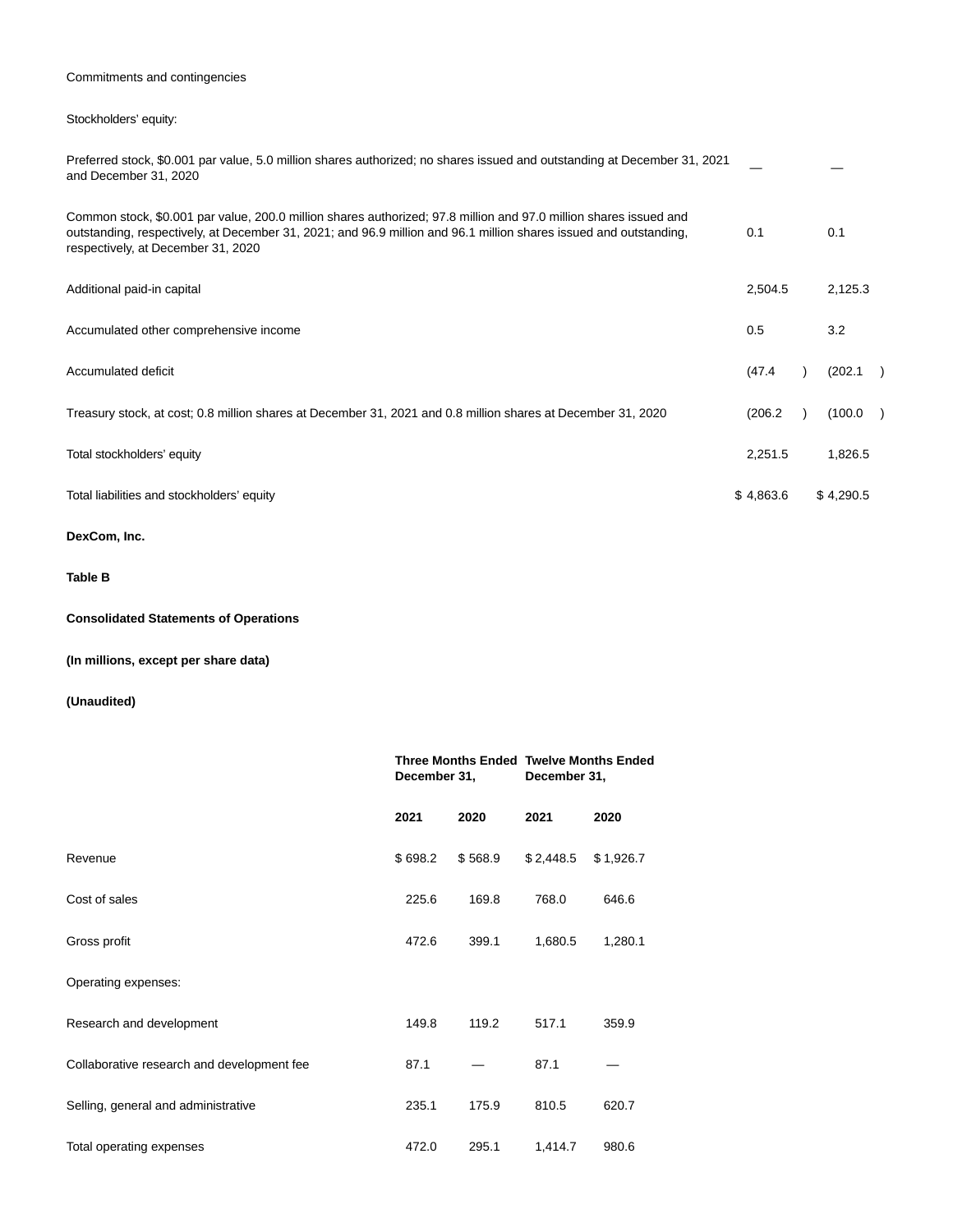| Operating income                                                | 0.6    |           | 104.0             |               | 265.8   |           | 299.5   |               |
|-----------------------------------------------------------------|--------|-----------|-------------------|---------------|---------|-----------|---------|---------------|
| Interest expense                                                | (25.2) |           | (24.6)            | $\rightarrow$ | (100.3) |           | (84.7)  | $\lambda$     |
| Loss on extinguishment of debt                                  | (0.7)  | $\lambda$ |                   |               | (1.5)   | $\lambda$ | (5.9)   | $\mathcal{E}$ |
| Income from equity investments                                  | 11.6   |           |                   |               | 11.6    |           |         |               |
| Interest and other income (expense), net                        | (1.0)  | $\lambda$ | 1.9               |               | (1.7)   |           | 16.1    |               |
| Income (loss) before income taxes                               | (14.7) |           | 81.3              |               | 173.9   |           | 225.0   |               |
| Income tax expense (benefit)                                    | 4.7    |           | (273.9)           |               | 19.2    |           | (268.6) |               |
| Net income (loss)                                               |        |           | \$ (19.4) \$355.2 |               | \$154.7 |           | \$493.6 |               |
|                                                                 |        |           |                   |               |         |           |         |               |
| Basic net income (loss) per share                               |        |           | \$ (0.20 ) \$3.70 |               | \$1.60  |           | \$5.23  |               |
| Shares used to compute basic net income (loss) per share        | 97.0   |           | 96.0              |               | 96.7    |           | 94.4    |               |
| Diluted net income (loss) per share                             |        |           | \$ (0.20 ) \$3.48 |               | \$1.55  |           | \$5.06  |               |
| Shares used to compute diluted net income (loss) per share 97.0 |        |           | 104.3             |               | 100.1   |           | 97.5    |               |

**DexCom, Inc.**

**Table C**

**Revenue by Geography**

# **(Dollars in millions)**

|                               | December 31, |   |         | Three Months Ended Twelve Months Ended<br>December 31, |           |   |           |   |
|-------------------------------|--------------|---|---------|--------------------------------------------------------|-----------|---|-----------|---|
|                               | 2021         |   | 2020    |                                                        | 2021      |   | 2020      |   |
| U.S. revenue                  | \$517.1      |   | \$451.5 |                                                        | \$1,849.4 |   | \$1,509.5 |   |
| Year over year growth 15 %    |              |   | 20      | %                                                      | 23        | % | 30        | % |
| % of total revenue            | 74           | % | 79      | %                                                      | 76        | % | 78        | % |
|                               |              |   |         |                                                        |           |   |           |   |
| International revenue \$181.1 |              |   | \$117.4 |                                                        | \$599.1   |   | \$417.2   |   |
| Year over year growth 54      |              | % | 35      | %                                                      | 44        | ℅ | 33        | ℅ |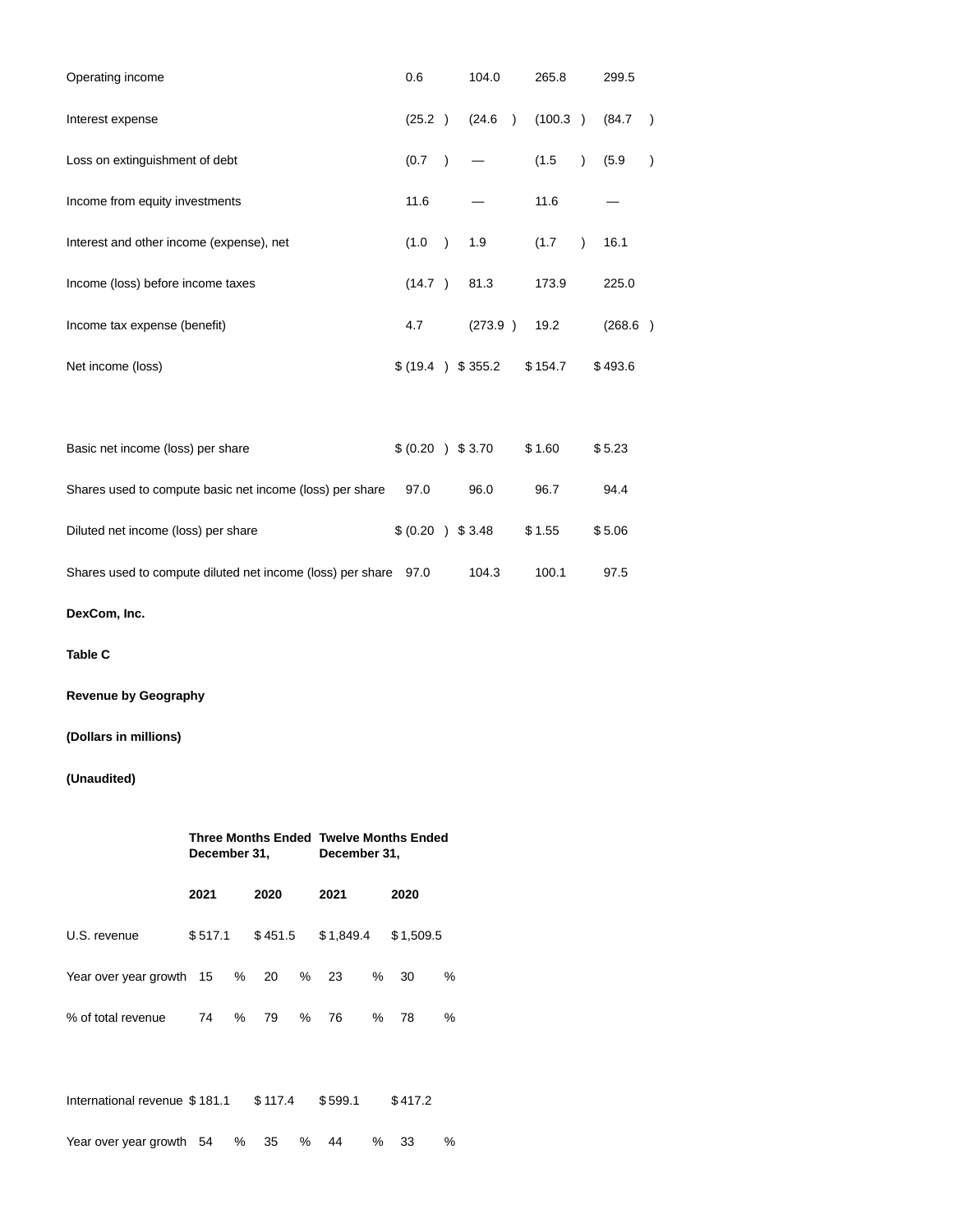| % of total revenue                 |  | 26 % 21 | % 24                         | % | -22       | ℅ |
|------------------------------------|--|---------|------------------------------|---|-----------|---|
|                                    |  |         |                              |   |           |   |
|                                    |  |         |                              |   |           |   |
|                                    |  |         |                              |   |           |   |
| Total revenue (1)                  |  |         | $$698.2$ $$568.9$ $$2,448.5$ |   | \$1.926.7 |   |
|                                    |  |         |                              |   |           |   |
| Year over year growth 23 % 23 % 27 |  |         |                              |   | %31       | % |
|                                    |  |         |                              |   |           |   |
|                                    |  |         |                              |   |           |   |

(1) The sum of the revenue components may not equal total revenue due to rounding.

# **DexCom, Inc.**

## **Table D**

**Revenue by Component**

**(Dollars in millions)**

# **(Unaudited)**

|                                                                      | December 31, |         |               | <b>Three Months Ended Twelve Months Ended</b><br>December 31, |   |           |   |           |   |
|----------------------------------------------------------------------|--------------|---------|---------------|---------------------------------------------------------------|---|-----------|---|-----------|---|
|                                                                      |              | 2021    |               | 2020                                                          |   | 2021      |   | 2020      |   |
| Sensor and other revenue (1) (2) \$598.6 \$465.6 \$2,065.3 \$1,561.4 |              |         |               |                                                               |   |           |   |           |   |
| Year over year growth                                                |              | 29      | %             | 30                                                            | % | 32        | % | 36        | % |
| % of total revenue                                                   |              | 86      | %             | 82                                                            | % | 84        | % | 81        | % |
|                                                                      |              |         |               |                                                               |   |           |   |           |   |
| Hardware revenue (1)(3)                                              |              | \$99.6  |               | \$103.3                                                       |   | \$383.2   |   | \$365.3   |   |
| Year over year growth                                                |              | (4)     | $\frac{9}{6}$ |                                                               | % | 5         | % | 12        | % |
| % of total revenue                                                   |              | 14      | %             | 18                                                            | % | 16        | % | 19        | % |
|                                                                      |              |         |               |                                                               |   |           |   |           |   |
| Total revenue (4)                                                    |              | \$698.2 |               | \$568.9                                                       |   | \$2,448.5 |   | \$1,926.7 |   |
| Year over year growth                                                |              | 23      | %             | 23                                                            | % | 27        | % | 31        | % |
| (1) Includes allocated subscription revenue.                         |              |         |               |                                                               |   |           |   |           |   |

(2) Includes services, freight, accessories, Non-CGM acquired revenue, etc.

(3) Includes transmitter and receiver revenue.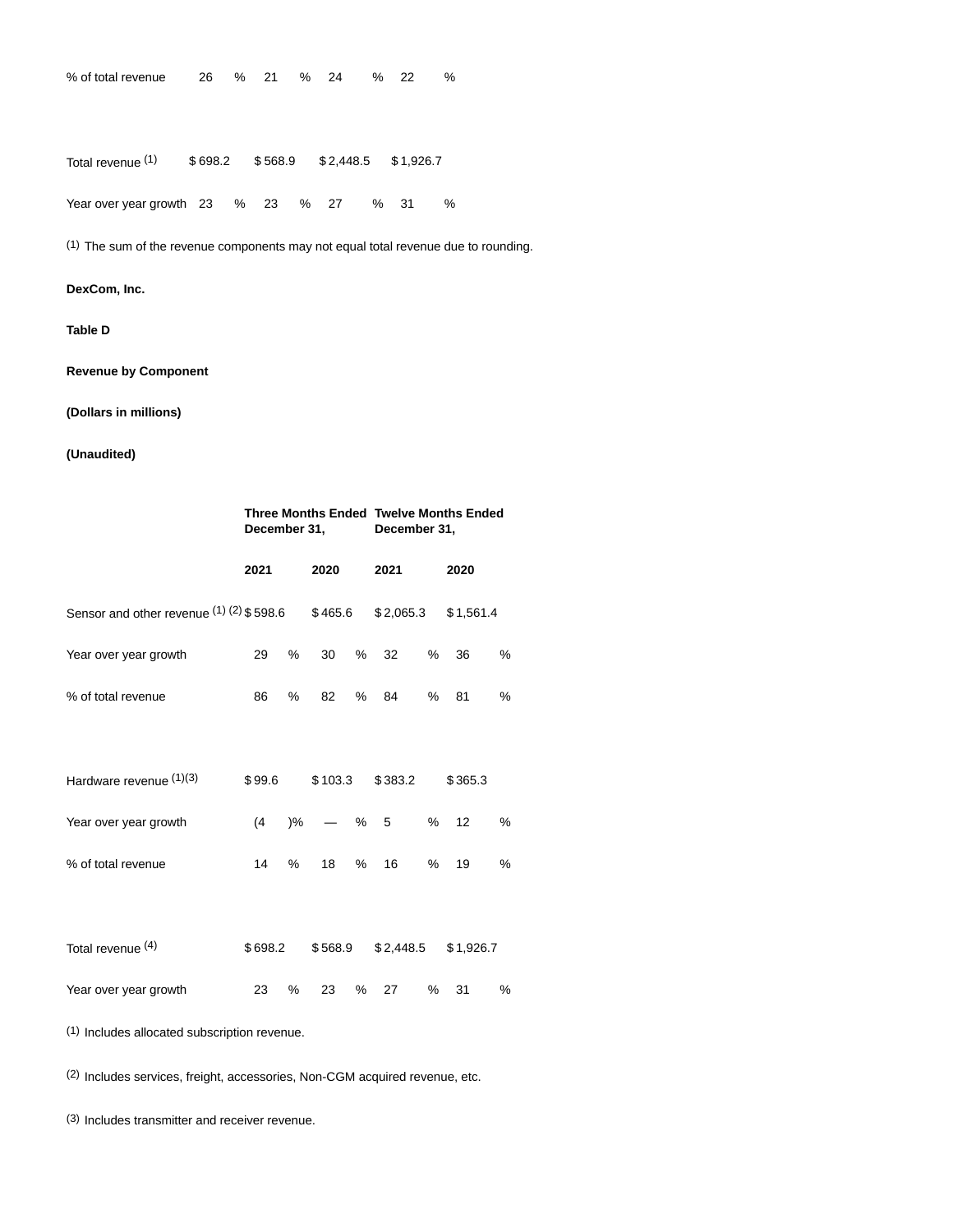(4) The sum of the revenue components may not equal total revenue due to rounding.

# **DexCom, Inc.**

# **Table E**

**Itemized Reconciliation Between GAAP and Non-GAAP Financial Measures**

**(In millions, except per share data)**

|                                                         | Three Months Ended Twelve Months Ended<br>December 31, |                   | December 31, |           |  |
|---------------------------------------------------------|--------------------------------------------------------|-------------------|--------------|-----------|--|
|                                                         | 2021                                                   | 2020              | 2021         | 2020      |  |
| <b>GAAP gross profit</b>                                | \$472.6                                                | \$399.1           | \$1,680.5    | \$1,280.1 |  |
| COVID-19 costs $(1)$                                    |                                                        |                   |              | 8.1       |  |
| Non-GAAP gross profit                                   | \$472.6                                                | \$399.1           | \$1,680.5    | \$1,288.2 |  |
| <b>GAAP operating income</b>                            | \$0.6                                                  | \$104.0           | \$265.8      | \$299.5   |  |
| Amortization of acquired intangible assets              | 1.4                                                    | 0.4               | 3.7          | 2.3       |  |
| Business transition and related costs (2)               |                                                        |                   |              | 0.4       |  |
| COVID-19 costs (1)                                      |                                                        |                   |              | 11.1      |  |
| Intellectual property litigation costs (3)              | 9.9                                                    |                   | 14.1         |           |  |
| Litigation settlement costs (4)                         |                                                        |                   |              | 6.1       |  |
| Non-cash collaborative research and development fee (5) | 87.1                                                   |                   | 87.1         |           |  |
| <b>Non-GAAP operating income</b>                        | \$99.0                                                 | \$104.4           | \$370.7      | \$319.4   |  |
| <b>GAAP net income (loss)</b>                           |                                                        | \$ (19.4) \$355.2 | \$154.7      | \$493.6   |  |
| Business transition and related costs (2)               |                                                        |                   |              | 0.4       |  |
| COVID-19 costs (1)                                      |                                                        |                   |              | 11.1      |  |
| Depreciation and amortization                           | 32.1                                                   | 20.4              | 102.0        | 67.1      |  |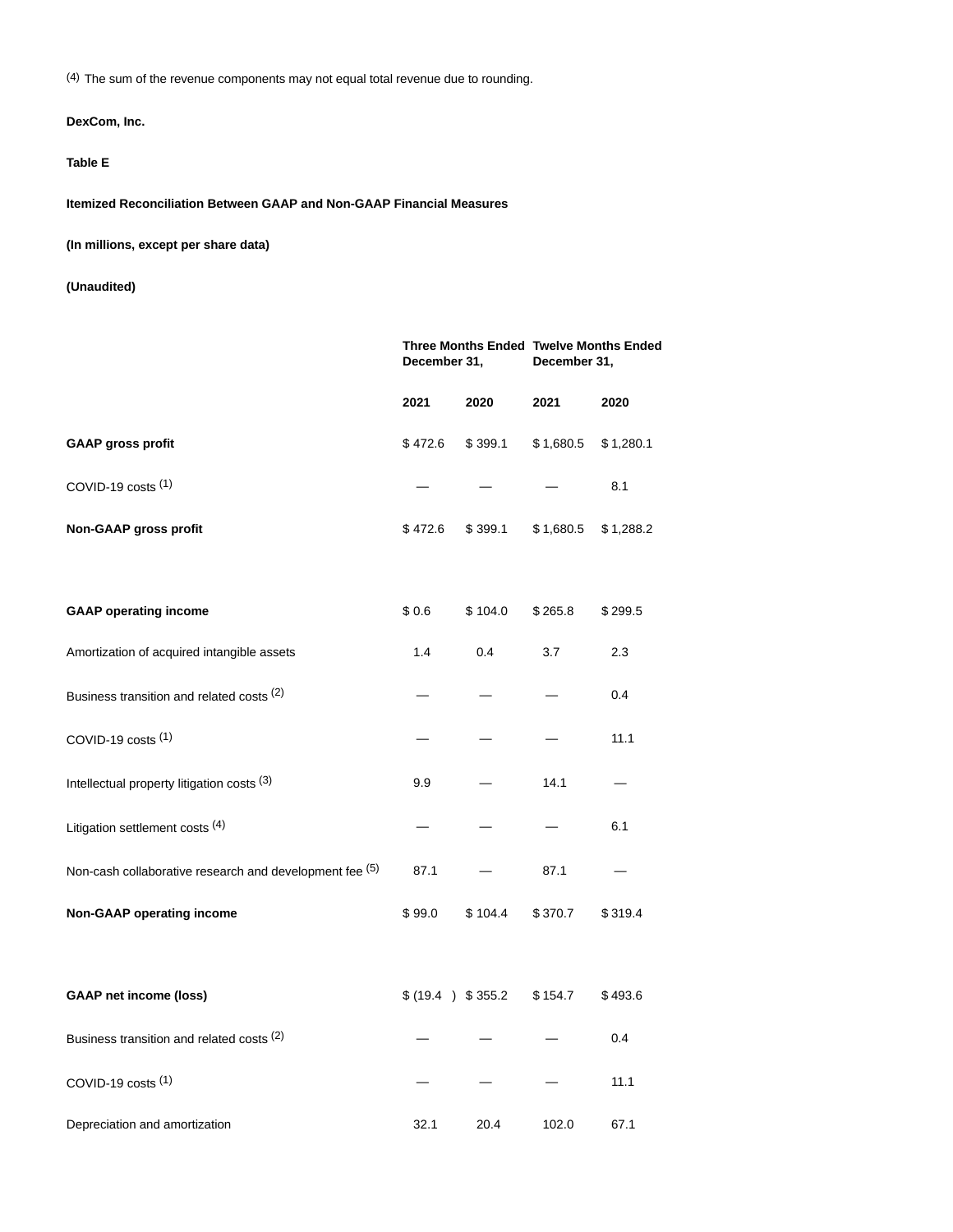| Intellectual property litigation costs (3)              | 9.9                |         | 14.1    |                      |
|---------------------------------------------------------|--------------------|---------|---------|----------------------|
| Litigation settlement costs (4)                         |                    |         |         | 6.1                  |
| Income from equity investments (6)                      | (11.6)             |         | (11.6)  | $\lambda$            |
| Loss on extinguishment of debt (7)                      | 0.6                |         | 1.4     | 5.9                  |
| Non-cash collaborative research and development fee (5) | 87.1               |         | 87.1    |                      |
| Share-based compensation                                | 26.3               | 34.1    | 113.4   | 119.4                |
| Interest expense and interest income                    | 24.7               | 23.4    | 98.6    | 71.5                 |
| Income tax (benefit) expense                            | 4.7                | (273.9) | 19.2    | (268.6)              |
| <b>Adjusted EBITDA</b>                                  | \$154.4            | \$159.2 | \$578.9 | \$506.5              |
| <b>GAAP net income (loss)</b>                           | \$ (19.4 ) \$355.2 |         | \$154.7 | \$493.6              |
| Amortization of acquired intangible assets              | 1.4                | 0.4     | 3.7     | 2.3                  |
| Business transition and related costs (2)               |                    |         |         | 0.4                  |
| COVID-19 costs (1)                                      |                    |         |         | 11.1                 |
| Intellectual property litigation costs (3)              | 9.9                |         | 14.1    |                      |
| Litigation settlement costs (4)                         |                    |         |         | 6.1                  |
| Non-cash interest expense (8)                           | 20.9               | 20.3    | 83.0    | 68.6                 |
| Income from equity investments (6)                      | (11.6)             |         | (11.6)  | $\lambda$            |
| Loss on extinguishment of debt (7)                      | 0.6                |         | 1.4     | 5.9                  |
| Non-cash collaborative research and development fee (5) | 87.1               |         | 87.1    |                      |
| Adjustments related to taxes (9)                        | (19.9)             | (285.5) | (65.7)  | (285.5)<br>$\lambda$ |
| Non-GAAP net income                                     | \$69.0             | \$90.4  | \$266.7 | \$302.5              |
| GAAP diluted net income (loss) per share (10)           | \$ (0.20 ) \$3.48  |         | \$1.55  | \$5.06               |
| Amortization of acquired intangible assets              | 0.01               |         | 0.04    | 0.02                 |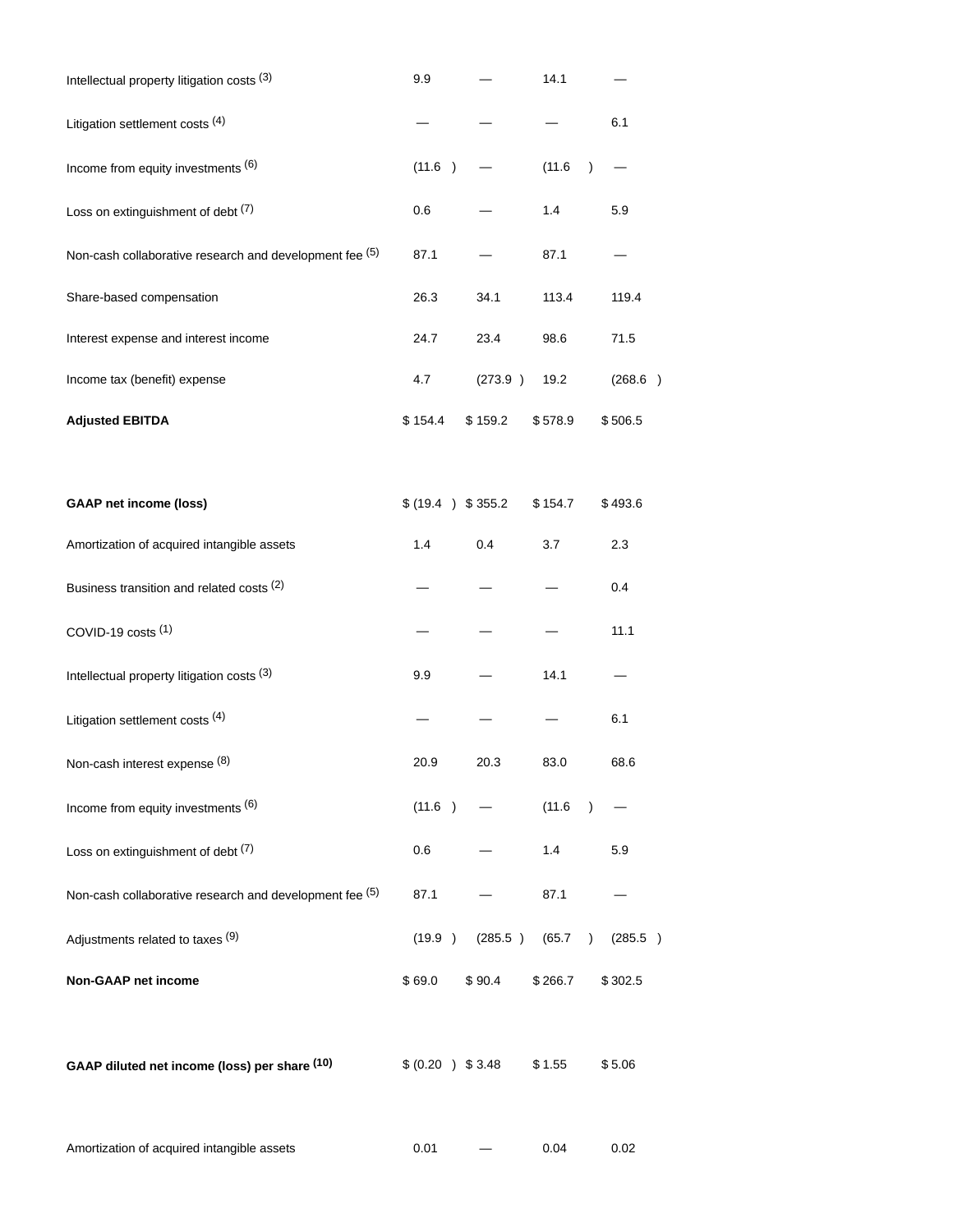| Business transition and related costs (2)               |        |        |                     |                     |  |
|---------------------------------------------------------|--------|--------|---------------------|---------------------|--|
| COVID-19 costs (1)                                      |        |        |                     | 0.11                |  |
| Intellectual property litigation costs (3)              | 0.10   |        | 0.14                |                     |  |
| Litigation settlement costs (4)                         |        |        |                     | 0.06                |  |
| Non-cash interest expense (8)                           | 0.21   | 0.20   | 0.83                | 0.70                |  |
| Income from equity investments (6)                      | (0.11) |        | (0.12)              |                     |  |
| Loss on extinguishment of debt (7)                      | 0.01   |        | 0.01                | 0.06                |  |
| Non-cash collaborative research and development fee (5) | 0.86   |        | 0.87                |                     |  |
| Adjustments related to taxes (9)                        | (0.20) | (2.88) | (0.66)<br>$\lambda$ | (2.93)<br>$\lambda$ |  |
| Impact of adjustment to GAAP diluted shares (11)        | 0.01   | 0.10   |                     |                     |  |
| Non-GAAP net income per share (12)                      | \$0.68 | \$0.91 | \$2.66              | \$3.10              |  |
|                                                         |        |        |                     |                     |  |

| GAAP diluted weighted-average shares outstanding                | 97.0 | 104.3 | 100.1 | 97.5 |
|-----------------------------------------------------------------|------|-------|-------|------|
| Non-GAAP diluted weighted-average shares outstanding (13) 100.9 |      | 99.1  | 100.1 | 97.5 |

**DexCom, Inc.**

### **Table E (Continued)**

**Itemized Reconciliation Between GAAP and Non-GAAP Financial Measures**

#### **(In millions, except per share data)**

- (1) Represents costs associated with the COVID-19 outbreak related to taking the necessary precautions for essential personnel to operate safely both in person as well as remotely.
- (2) Business transition and related costs are primarily related to the Restructuring Plan that Dexcom announced on February 21, 2019.
- (3) Represents costs related to a patent infringement lawsuit.
- (4) Represents costs associated with a settlement of litigation and proceedings in 2020 related to a patent infringement lawsuit.
- $(5)$  Represents expense incurred in the fourth quarter of 2021 associated with the 2018 collaboration and licensing agreement with Verily Life Sciences.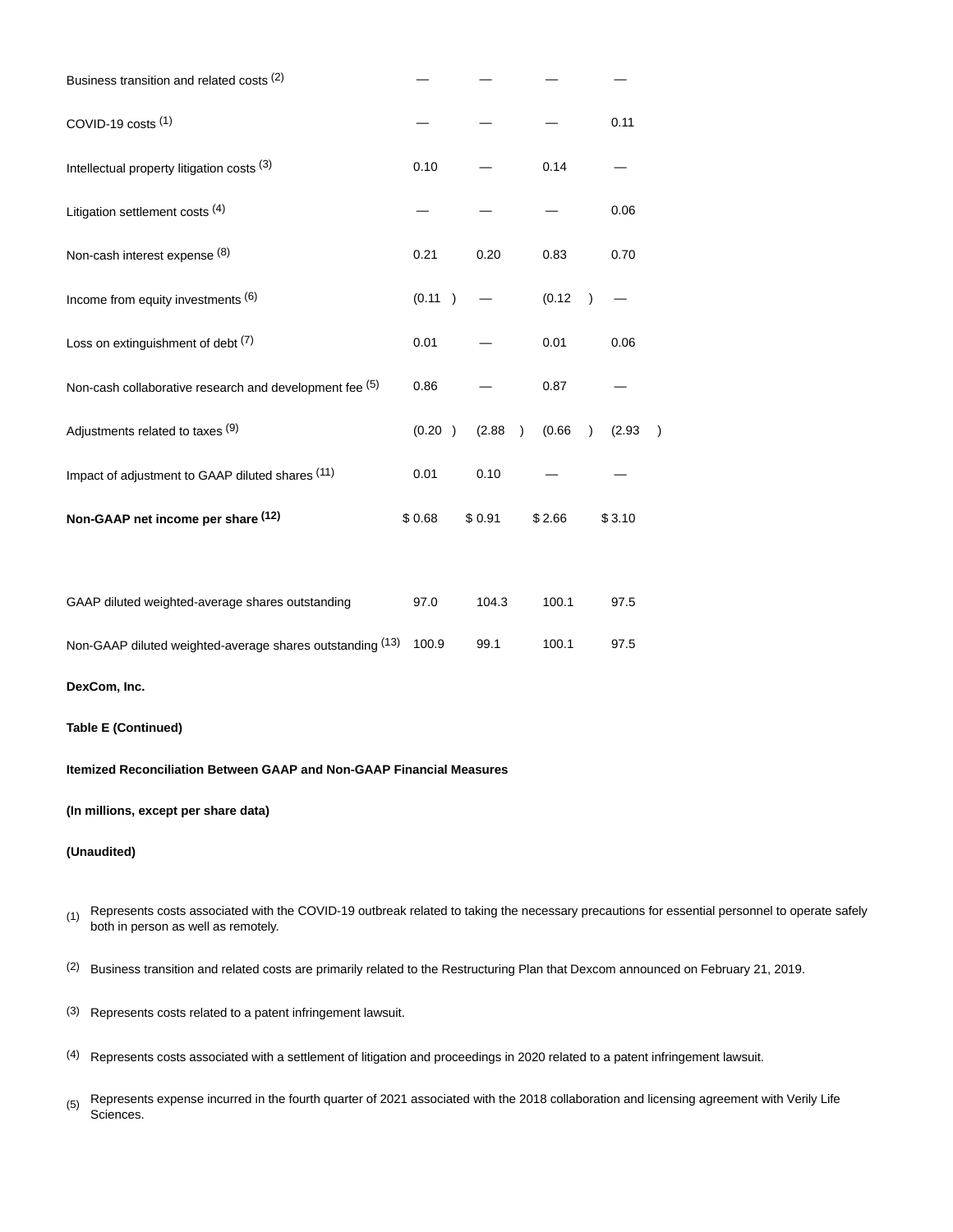- (6) Represents a gain from the sale of an equity investment.
- $(7)$  Loss on extinguishment of debt is related to the conversions and/or repurchases of our senior convertible notes.
- (8) Non-cash interest expense represents accretion of the debt discount associated with our senior convertible notes.
- <sup>(9)</sup> compensation vesting. For the three and twelve months ended December 31, 2020, we exclude the impact related to the Company's valuation For the three and twelve months ended December 31, 2021, tax adjustments were primarily related to the excess tax benefits from stock allowance release of \$285.5 million.
- (10) Net income used for calculating diluted earnings per share for the three months ended December 31, 2020 was \$363.2 million, including an add back of \$8.0 million interest expense, net of tax, under the if-converted method for our 2023 senior convertible notes.

(11) shares, to non-GAAP diluted net income per share, which includes diluted shares. The adjustment for the three months ended December 31, The adjustment for the three months ended December 31, 2021 is for the transition from GAAP diluted net loss per share, which excludes diluted 2020 is related to removing the dilutive impact of our 2023 senior convertible notes due to the tax benefit from the release of the Company's valuation allowance as discussed in note 13 below.

(12) The sum of the non-GAAP net income per share components may not equal the totals due to rounding.

<sup>(13)</sup> As the valuation allowance release is excluded from non-GAAP net income, we exclude the dilutive impact of the 2023 senior convertible notes The non-GAAP diluted weighted-average shares outstanding for the three months ended December 31, 2020 excludes 5.2 million shares related to our 2023 senior convertible notes which were dilutive for GAAP due to the tax benefit from the release of the Company's valuation allowance. from non-GAAP dilutive weighted-average shares outstanding. The 2023 senior convertible notes are also hedged through an anti-dilutive bond

#### **ABOUT NON-GAAP FINANCIAL MEASURES**

hedge arrangement.

The accompanying press release dated February 10, 2022 contains non-GAAP financial measures. These non-GAAP financial measures include non-GAAP gross profit, non-GAAP operating income (loss), non-GAAP net income (loss), and non-GAAP net income (loss) per share as well as adjusted EBITDA.

We use these non-GAAP financial measures for financial and operational decision making and as a means to evaluate period-to-period comparisons. We believe that they provide useful information about operating results, enhance the overall understanding of our operating performance and future prospects, and allow for greater transparency with respect to key metrics used by senior management in our financial and operational decision making. Our non-GAAP financial measures exclude amounts that we do not consider part of ongoing operating results when planning and forecasting and when assessing the performance of the organization and our senior management. We compute non-GAAP financial measures using the same consistent method from quarter to quarter and year to year. We may consider whether other significant items that arise in the future should be excluded from our non-GAAP financial measures.

We report non-GAAP financial measures in addition to, and not as a substitute for, or superior to, measures of financial performance prepared in accordance with GAAP. These non-GAAP financial measures are not based on any comprehensive set of accounting rules or principles, differ from GAAP measures with the same names, and may differ from non-GAAP financial measures with the same or similar names that are used by other companies. We believe that non-GAAP financial measures should only be used to evaluate our results of operations in conjunction with the corresponding GAAP financial measures. We encourage investors to carefully consider our results under GAAP, as well as our supplemental non-GAAP information and the reconciliations between these presentations, to more fully understand our business.

Table E reconciles the non-GAAP financial measures in the press release to the most directly comparable financial measures prepared in accordance with Generally Accepted Accounting Principles (GAAP).

We exclude the following items from non-GAAP financial measures for non-GAAP gross profit, non-GAAP operating income (loss), non-GAAP net income (loss), and non-GAAP net income (loss) per share:

- Amortization of acquired intangible assets
- Collaborative research and development fees associated with milestone and incentive payments under our collaborative research and development arrangements paid or payable by issuing shares of our common stock
- Business transition and related costs associated with acquisition, integration and business transition activities, including severance, relocation, consulting, leasehold exit costs, third party merger and acquisition costs, and other costs directly associated with such activities
- COVID-19 costs associated with the COVID-19 outbreak related to taking the necessary precautions for essential personnel to operate safely both in person as well as remotely. Costs incurred include items like incremental payroll costs, consulting support, IT infrastructure and facilities related costs
- Income or loss from equity investments
- Intellectual property litigation costs